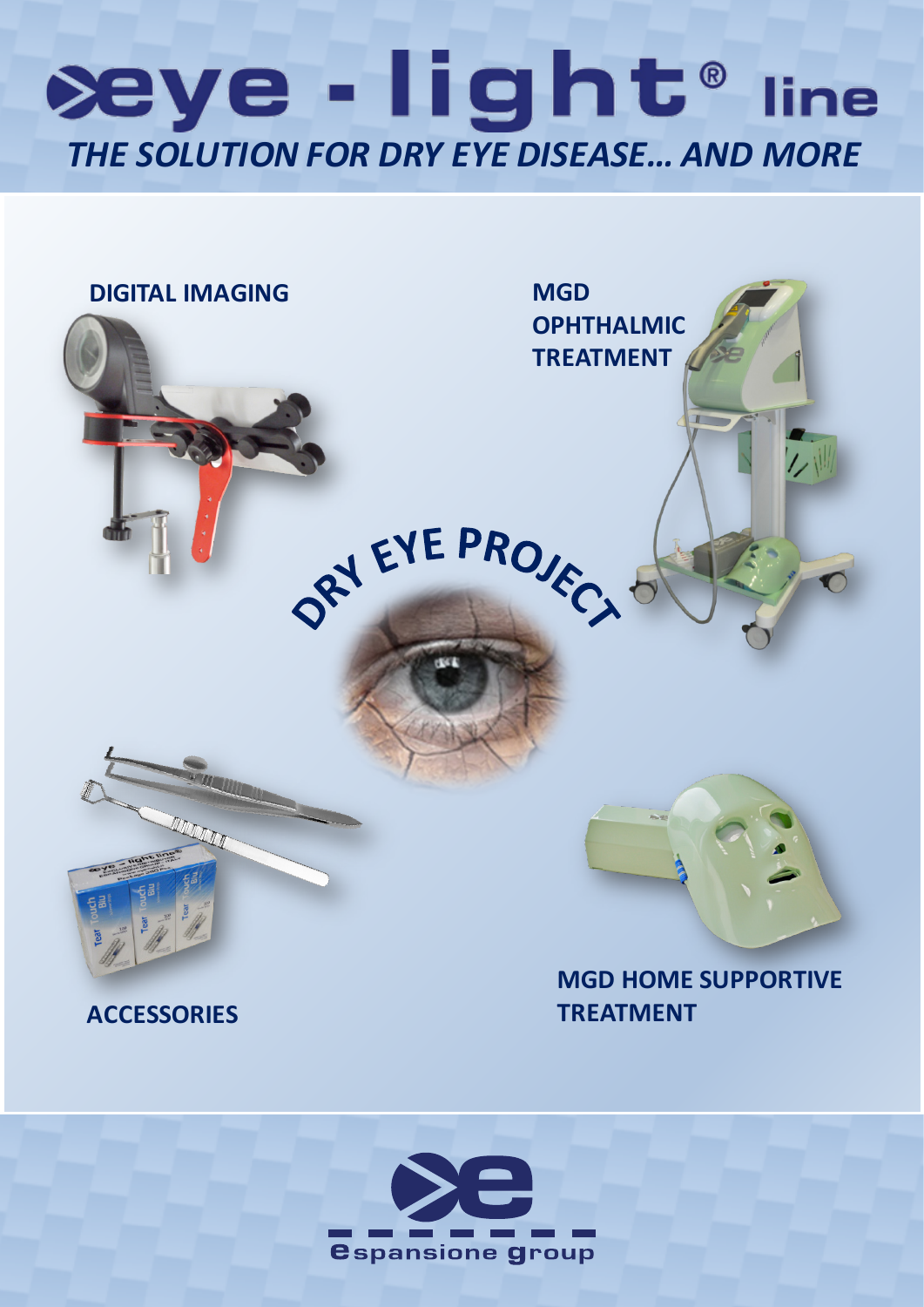# sme - check® **PATENTED PATENTED**





### **EYE DIGITAL IMAGING**

- QUICK (3 MINUTES) AND EASY TO USE
- USABLE ON THE SLIT LAMP, HAND HELD OR W. FLOORSTAND
- ERGONOMIC AND INNOVATIVE DESIGN
- DEDICATED HIGH RESOLUTION **CAMERA**
- DEVELOPED IN COOPERATION WITH DR. HEIKO PULT
- DEDICATED TABLET/PC

*SALES RESTRICTION ACCORDING TO INDIVIDUAL COUNTRIES LAWS SALES RESTRICTION ACCORDING TO INDIVIDUAL COUNTRIES LAWS*

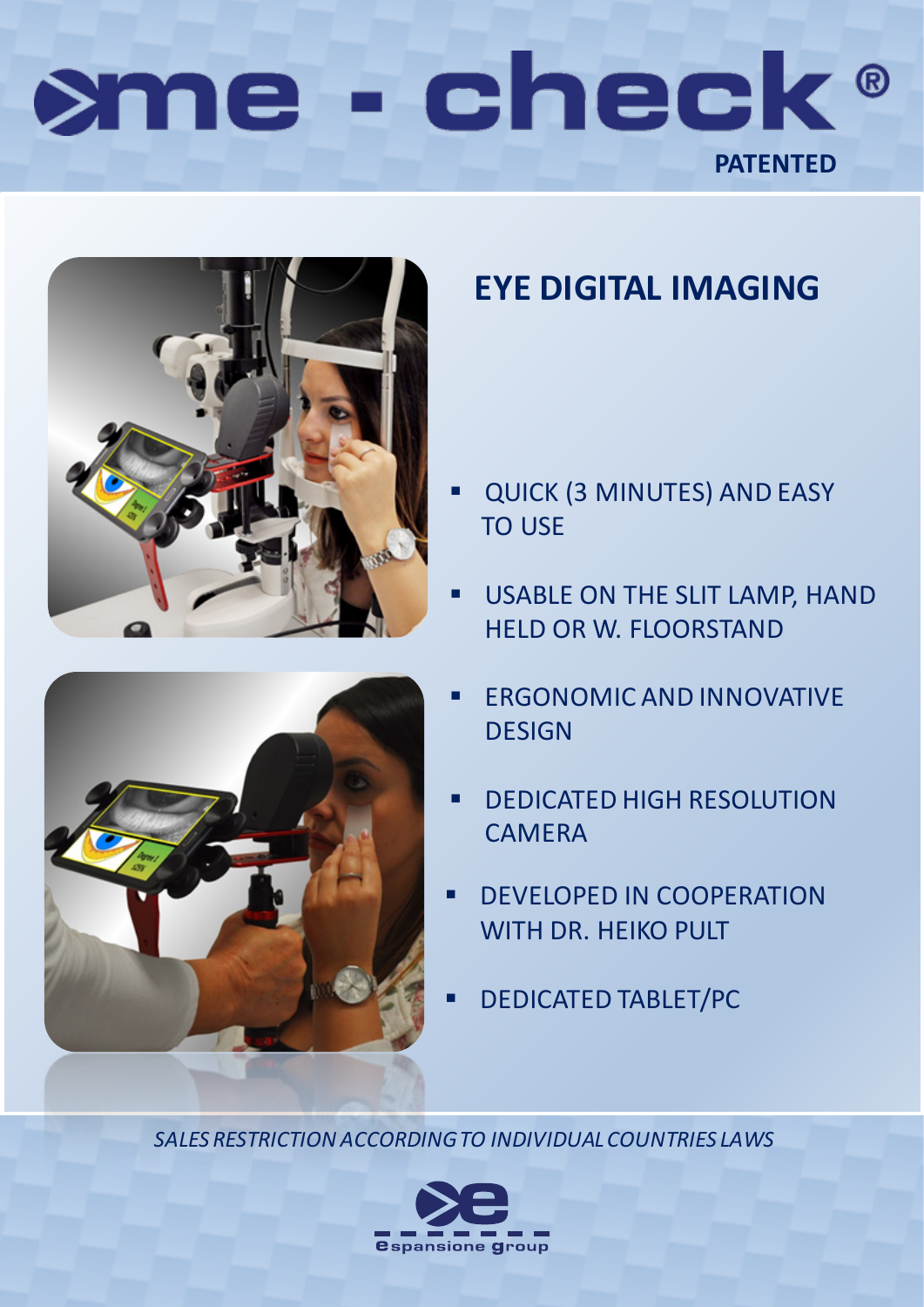## **PATE DE DE DE DE DE DE DE seye**



- **TWO PATENTED TECHNOLOGIES**
- LIGHT MODULATION® / LLLT LIGHT MODULATION® / LLLT LIGHT MODULATION® / LLLT
- OPE® / IPL WITHOUT ANY GEL OPE® / IPL WITHOUT ANY GEL OPE® / IPL WITHOUT ANY GEL
- MEDICAL CE, TGA, FDA MEDICAL CE, TGA, FDA MEDICAL CE, TGA, FDA (FOR DERMATOLOGICAL USE) (FOR DERMATOLOGICAL USE) (FOR DERMATOLOGICAL USE)
- DIRECT TREATMENT OF DIRECT TREATMENT OF DIRECT TREATMENT OF MEIBOMIAN GLANDS MEIBOMIAN GLANDS MEIBOMIAN GLANDS
- BOTH EYELIDS TREATMENT BOTH EYELIDS TREATMENT BOTH EYELIDS TREATMENT
- $F[\text{H}]\times \text{A}[\text{Tr}(\text{M}]\text{A}^T]$ FULLY AUTOMATED FULLY AUTOMATED
- $S$  COFTWARE UPDATE SOFTWARE UPDATES SOFTWARE UPDATES
- $\overline{C}$  Other opthalmic treatments **COTHER OPTHALMIC TREATMENTS** (I.E. POST-BLEFAROPLASTY) (I.E. POST-BLEFAROPLASTY)
- AESTHETIC MEDICINE TREATMENTS AESTHETIC MEDICINE TREATMENTS AESTHETIC MEDICINE TREATMENTS
- NO ACCESSORIES COST, NO CARD REQUIRED NO ACCESSORIES COST, NO CARD REQUIRED

**OPE® / IPL OPE® / IPL LIGHT MODULATION® / LLLT LIGHT MODULATION® / LLLT**

 $\mathsf{C}\mathsf{C}\phantom{000}_{\mathsf{0476}}$ 

IGA

FDA

*SALES RESTRICTION ACCORDING TO INDIVIDUAL COUNTRIES LAWS*